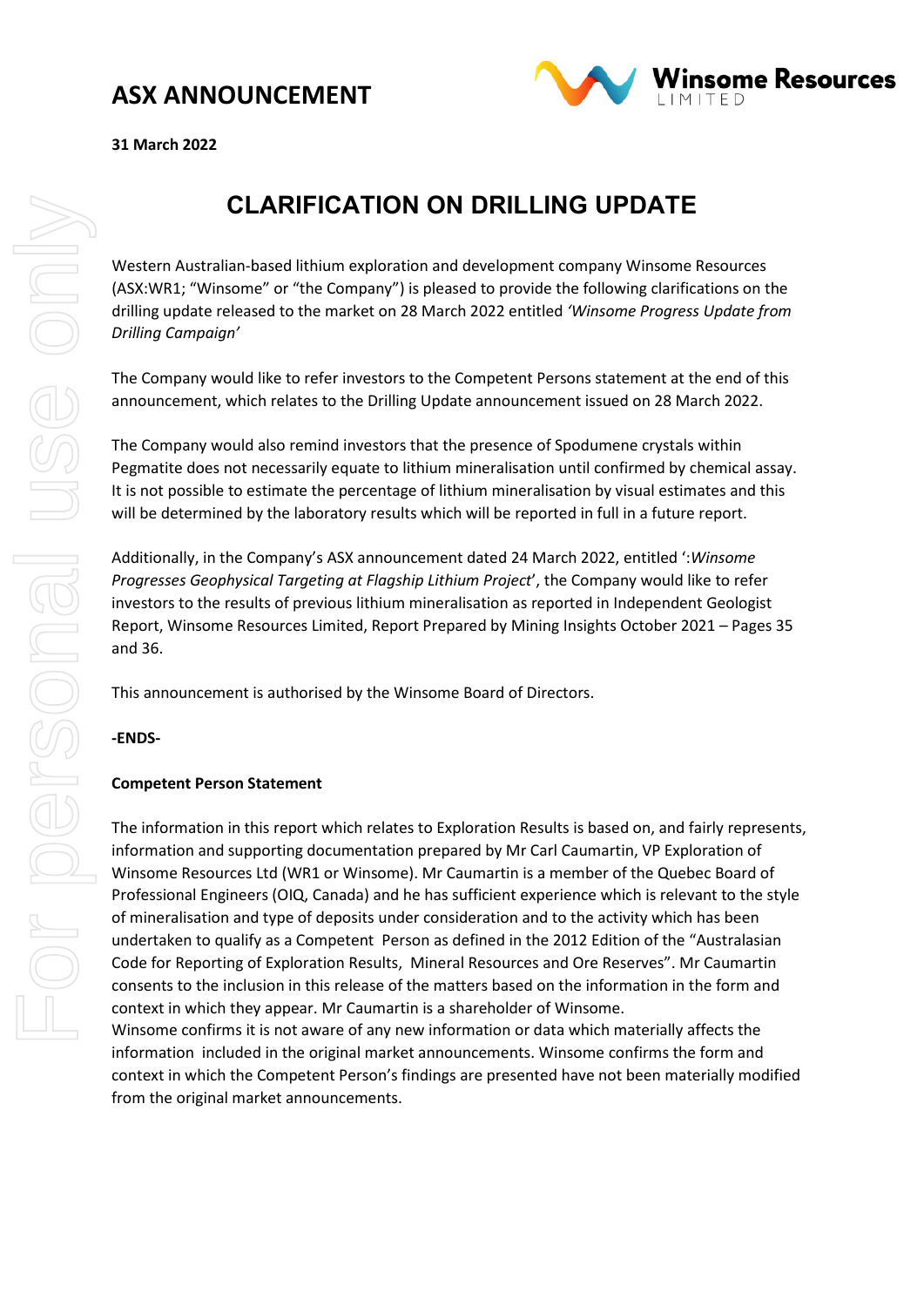

#### **TABLE 1 Report for Exploration Locations**

|  |  | <b>Section 1 Sampling Techniques and Data</b> |  |
|--|--|-----------------------------------------------|--|
|--|--|-----------------------------------------------|--|

|                                                      | JORC TABLE 1 Report for Exploration Locations                                                                                                                                                                                                                                                                                                                                             |  |  |  |  |
|------------------------------------------------------|-------------------------------------------------------------------------------------------------------------------------------------------------------------------------------------------------------------------------------------------------------------------------------------------------------------------------------------------------------------------------------------------|--|--|--|--|
|                                                      | <b>Section 1 Sampling Techniques and Data</b>                                                                                                                                                                                                                                                                                                                                             |  |  |  |  |
| <b>Criteria</b>                                      | <b>Explanation</b>                                                                                                                                                                                                                                                                                                                                                                        |  |  |  |  |
| Sampling techniques                                  | All core is NQ in this program. Core sample intervals were geological logged,<br>measured for average length, photographed, and placed into numbered core<br>trays.                                                                                                                                                                                                                       |  |  |  |  |
|                                                      | Sample will be sent to SGS Minerals Geochemistry under standard preparation<br>procedures.                                                                                                                                                                                                                                                                                                |  |  |  |  |
| Drilling techniques                                  | NQ diamond drilling was completed at Cancet. Oriented core drilling was not<br>$\bullet$<br>completed. Downhole surveying was conducted using a gyro-based system.                                                                                                                                                                                                                        |  |  |  |  |
| Drill sample recovery                                | The recovery of the diamond drilling samples was reported by the operators<br>and supervised by our consulting geologist.                                                                                                                                                                                                                                                                 |  |  |  |  |
|                                                      | No sample bias has been established.                                                                                                                                                                                                                                                                                                                                                      |  |  |  |  |
| Logging                                              | The diamond drilling was geologically logged.                                                                                                                                                                                                                                                                                                                                             |  |  |  |  |
|                                                      | All logging is quantitative, based on visual field estimates.                                                                                                                                                                                                                                                                                                                             |  |  |  |  |
|                                                      | Hole WC22-02 logging is completed. The rest is ongoing.                                                                                                                                                                                                                                                                                                                                   |  |  |  |  |
| Sub-sampling<br>techniques and<br>sample preparation | Drill core (to be) split (sawn) by TechnoMinex facilities in Rouyn-Noranda, QC;<br>$\bullet$<br>half core sample intervals (to be) submitted to SGS preparation facilities in<br>Sudbury, ON; - 250gr pulp sub-samples to be analysed at SGS analytical<br>facilities in Burnaby, BC; Pulps and coarse rejects to be returned to Winsome,<br>for storage at TechnoMinex facilities in RN. |  |  |  |  |
|                                                      | Laboratory QC procedures for rock sample assays involve the use of internal<br>٠<br>certified reference material as assay standards, along with blanks, duplicates<br>and replicates. The Quality Control procedure for historical diamond samples is<br>reported in previous announcement by Metalstech Limited (ASX release 19th<br>December 2017)                                      |  |  |  |  |
| Quality control                                      | The drilling is on-going and industry standard assay quality control techniques<br>were used for lithium related elements. As no quantitative number is reported<br>in this announcement, the Company will present its Quality control procedures<br>in the future announcement on the drilling results.                                                                                  |  |  |  |  |
| Quality of assay data<br>and laboratory tests        | As there is no quantitative number reported in this announcement, the<br>$\bullet$<br>Company will present its Quality control procedures in the future<br>announcement on the drilling results.                                                                                                                                                                                          |  |  |  |  |
| Verification of<br>sampling and assaying             | Company geologists have verified the visible spodumene mineralisation present<br>$\bullet$<br>in stockpiles at the project site.                                                                                                                                                                                                                                                          |  |  |  |  |
| Location of data points                              | The drill holes have been reported as being located by hand-held GPS.<br>$\bullet$<br>Historical drill holes and mine shafts have been verified by GPS.                                                                                                                                                                                                                                   |  |  |  |  |

The grid datum is NAD83. Zone 18N. • Government topographic maps have been used for topographic validation. The GPS is considered sufficiently accurate for elevation data.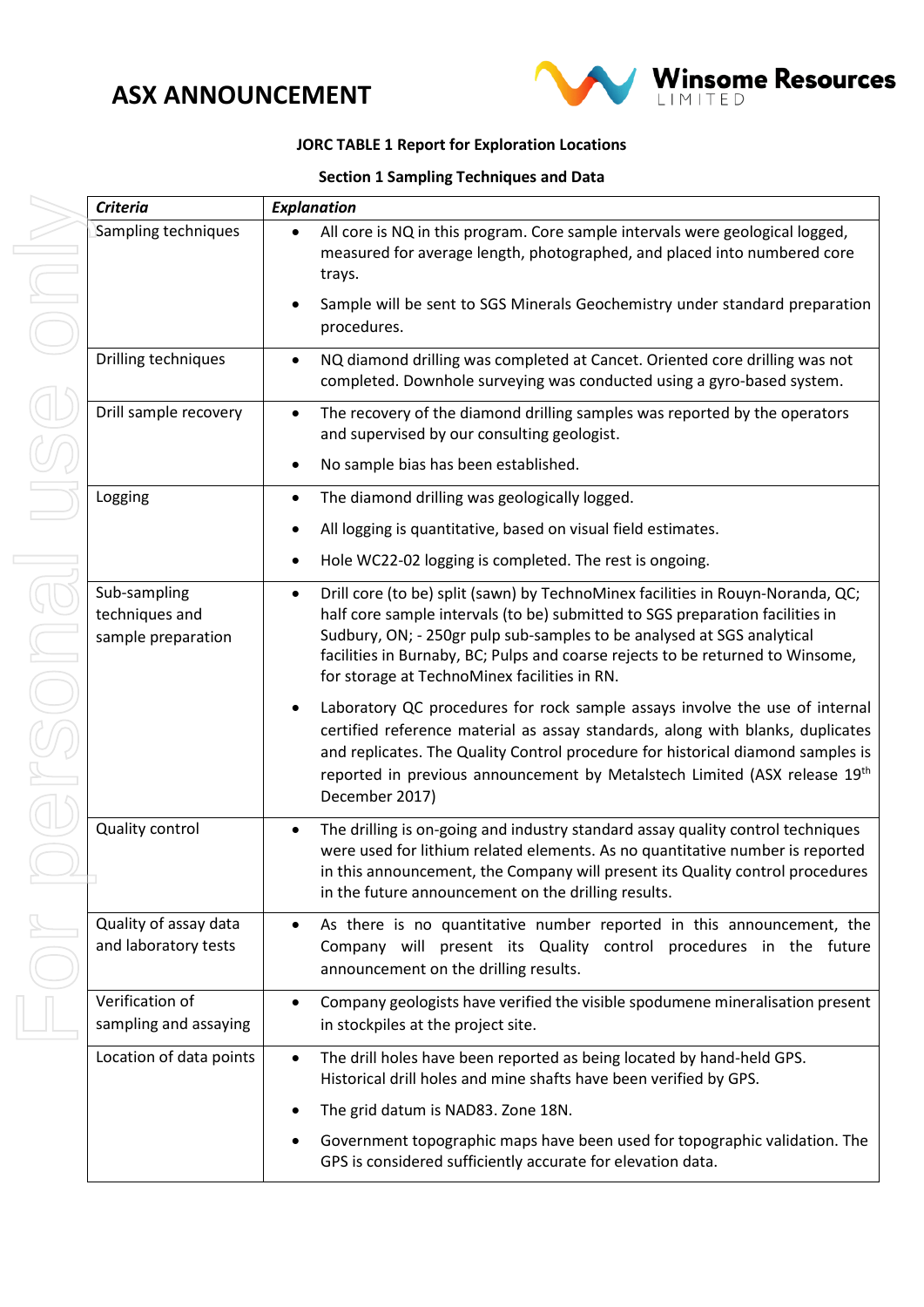

| <b>Criteria</b>                                               | <b>Explanation</b>                                                                                                                                                                                                                                                                                                                                          |  |  |
|---------------------------------------------------------------|-------------------------------------------------------------------------------------------------------------------------------------------------------------------------------------------------------------------------------------------------------------------------------------------------------------------------------------------------------------|--|--|
|                                                               | For the diamond drill holes, down hole dip surveys were taken at approximately<br>30m intervals and at the bottom of the hole.                                                                                                                                                                                                                              |  |  |
| Data spacing and<br>distribution                              | Drilling largely set along sections at 50m spacing and aiming to intercept<br>$\bullet$<br>targeted horizon at 40-50m centres.                                                                                                                                                                                                                              |  |  |
| Orientation of data in<br>relation to geological<br>structure | Drilling is designed to confirm the historical drilling results and test potential<br>$\bullet$<br>mineralisation. They were oriented sub-perpendicular to the potential<br>mineralised trend and stratigraphic contacts as determined by field data and<br>cross section interpretation. Intersection widths will therefore be longer than<br>true widths. |  |  |
|                                                               | No significant sample bias has been identified from drilling due to the optimum<br>drill orientation described above. Where present, sample bias will be reported.                                                                                                                                                                                          |  |  |
| Sample security                                               | The company takes full responsivity on the custody including the sampling<br>$\bullet$<br>process itself and transportation.                                                                                                                                                                                                                                |  |  |
|                                                               | Samples to be shipped via accredited transporter KEPA Transport from project<br>site to TechnoMinex facilities in Rouyn-Noranda, where samples are (to be) split<br>and then delivered to SGS facilities in Sudbury for sample preparation                                                                                                                  |  |  |
| Audits or reviews                                             | No external audit of the database has been completed, apart for the consulting<br>$\bullet$<br>geologists acting on behalf of the company. Drill hole sample data is verified at<br>time of entry into excel as well as when assays are linked.                                                                                                             |  |  |

#### **Section 2 Reporting of Exploration Results**

| <b>Criteria</b>                               | <b>Explanation</b>                                                                                                                                                                                                                                                                                                                                                                                                        |
|-----------------------------------------------|---------------------------------------------------------------------------------------------------------------------------------------------------------------------------------------------------------------------------------------------------------------------------------------------------------------------------------------------------------------------------------------------------------------------------|
| Mineral tenement and<br>land tenure status    | The Winsome Cancet Lithium Project is a 100% owned by Winsome Cancet<br>Lithium Inc.                                                                                                                                                                                                                                                                                                                                      |
|                                               | All tenements are in good standing and have been legally validated by a Quebec<br>lawyer specialising in the field.                                                                                                                                                                                                                                                                                                       |
| Exploration done by<br>other parties          | Initial Exploration and Review was undertaken by MetalsTech Limited.                                                                                                                                                                                                                                                                                                                                                      |
|                                               | Government mapping records multiple lithium bearing pegmatites within the<br>$\bullet$<br>project areas with only regional data available.                                                                                                                                                                                                                                                                                |
| Geology                                       | The mineralisation encountered at the Cancet project is typical of a Lithium-<br>$\bullet$<br>Cesium-Tantalum (LCT) type of pegmatite. The pegmatite body is oriented sub-<br>parallel to the general strike of the host rocks. The host rocks are composed of<br>Archean Lac Guyer greenstone rocks, which include mafic and ultramafic rocks<br>interlayered with horizons of metasedimentary and felsic volcanic rocks |
| Drill hole Information                        | A summary of drill hole information was included in the Company's prospectus<br>within the Independent Geologists Report prepared by Mining Insights pages 19-<br>38 and Table 3 of Appendix B, pages 69 and 70                                                                                                                                                                                                           |
| Data aggregation<br>methods                   | No sample weighting or metal equivalent values have been used in reporting.<br>$\bullet$                                                                                                                                                                                                                                                                                                                                  |
|                                               | Aggregation issues are not considered material at this stage of project definition.<br>No metal equivalent values were used                                                                                                                                                                                                                                                                                               |
| Relationship between<br>mineralisation widths | No downhole lengths of pegmatite width was reported in this announcement.<br>$\bullet$<br>True widths are not known. The geometry of the mineralised zone and host                                                                                                                                                                                                                                                        |